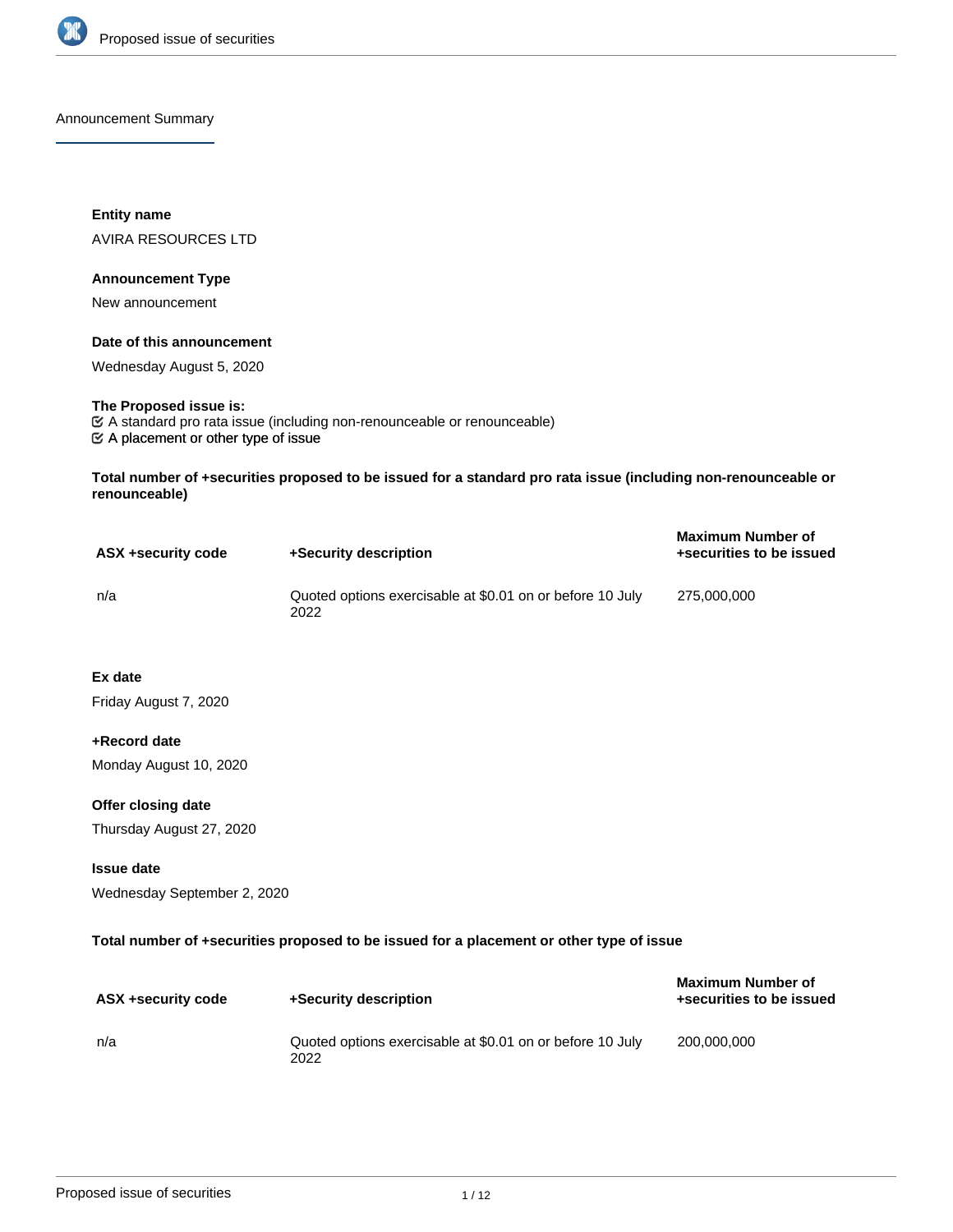

# **Proposed +issue date**

Thursday September 3, 2020

Refer to next page for full details of the announcement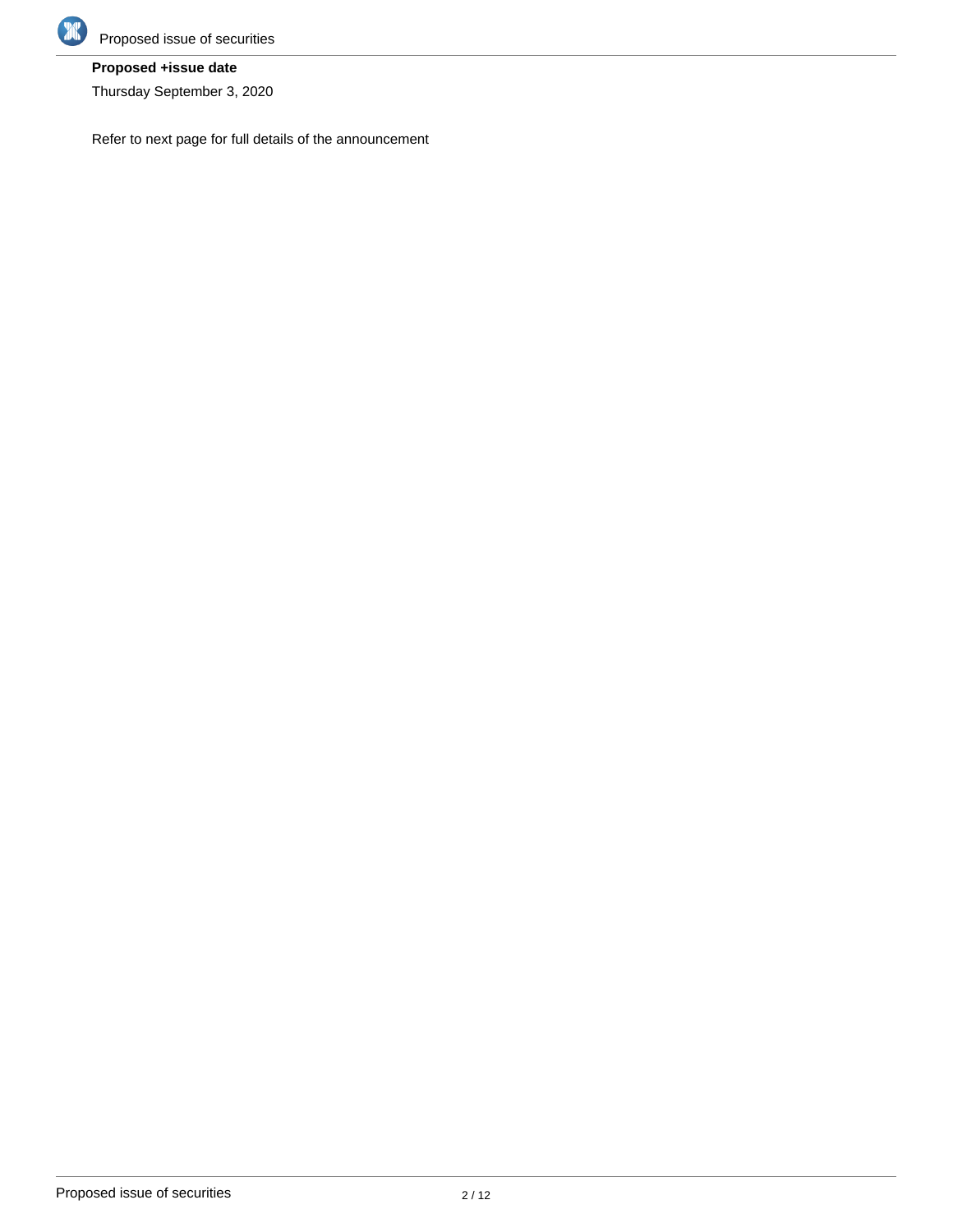

Part 1 - Entity and announcement details

## **1.1 Name of +Entity**

## AVIRA RESOURCES LTD

We (the entity named above) give ASX the following information about a proposed issue of +securities and, if ASX agrees to +quote any of the +securities (including any rights) on a +deferred settlement basis, we agree to the matters set out in Appendix 3B of the ASX Listing Rules.

### **1.2 Registered Number Type**

ABN

**Registration Number**

38131715645

## **1.3 ASX issuer code**

AVW

## **1.4 The announcement is**

New announcement

## **1.5 Date of this announcement**

Wednesday August 5, 2020

**1.6 The Proposed issue is:**

A standard +pro rata issue (non-renounceable or renounceable)

 $\mathfrak{S}$  A placement or other type of issue

## **1.6a The proposed standard +pro rata issue is:**

 $\mathfrak{S}$  + Non-renounceable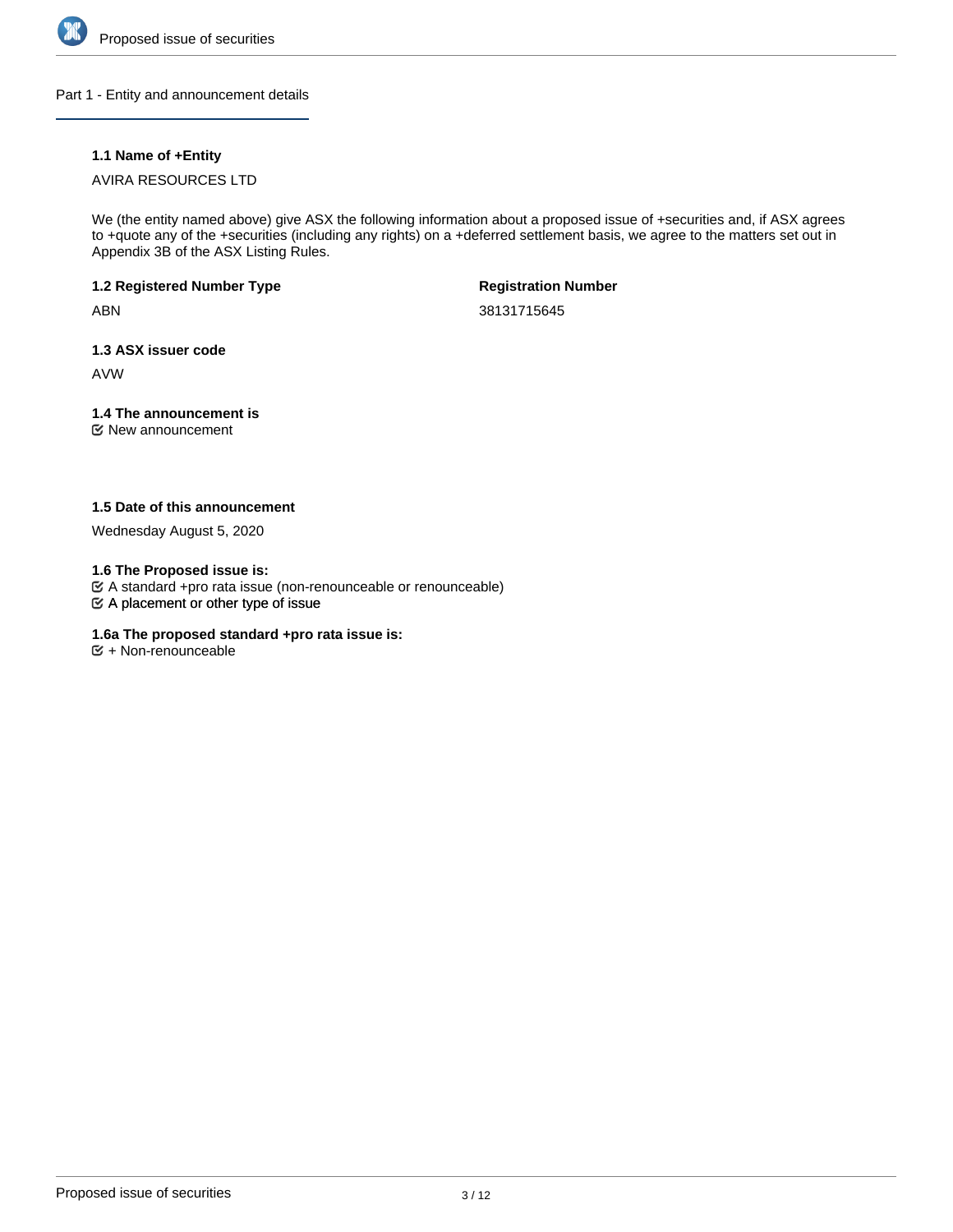

Part 3 - Details of proposed entitlement offer issue

Part 3A - Conditions

**3A.1 - Are any of the following approvals required for the entitlement offer to be unconditional?**

- **+Security holder approval**
- **Court approval**
- **Lodgement of court order with +ASIC**
- **ACCC approval**
- **FIRB approval**
- **Another approval/condition external to the entity**

No

Part 3B - Offer details

**Class or classes of +securities that will participate in the proposed issue and class or classes of +securities proposed to be issued**

**ASX +security code and description**

AVW : ORDINARY FULLY PAID

**Is the proposed security a 'New class' (+securities in a class that is not yet quoted or recorded by ASX) or an 'Existing class' (additional securities in a class that is already quoted or recorded by ASX)?** New class

**Will the proposed issue of this +security include an offer of attaching +securities?**  $\mathbb C$  No  $\mathbb C$  No  $\mathbb C$  No

**If the entity has quoted company options, do the terms entitle option holders to participate on exercise?**

Details of +securities proposed to be issued

**ISIN Code (if Issuer is a foreign company and +securities are non CDIs)**

**ISIN Code for the entitlement or right to participate in a non-renounceable issue (if Issuer is foreign company and +securities are non CDIs)**

| Have you received confirmation from Will the entity be seeking quotation |                                      |
|--------------------------------------------------------------------------|--------------------------------------|
| ASX that the terms of the proposed                                       | of the 'new' class of +securities on |
| +securities are appropriate and                                          | ASX?                                 |
| equitable under listing rule 6.1?                                        | $\alpha$ Yes                         |
| <b>⊘</b> Yes                                                             |                                      |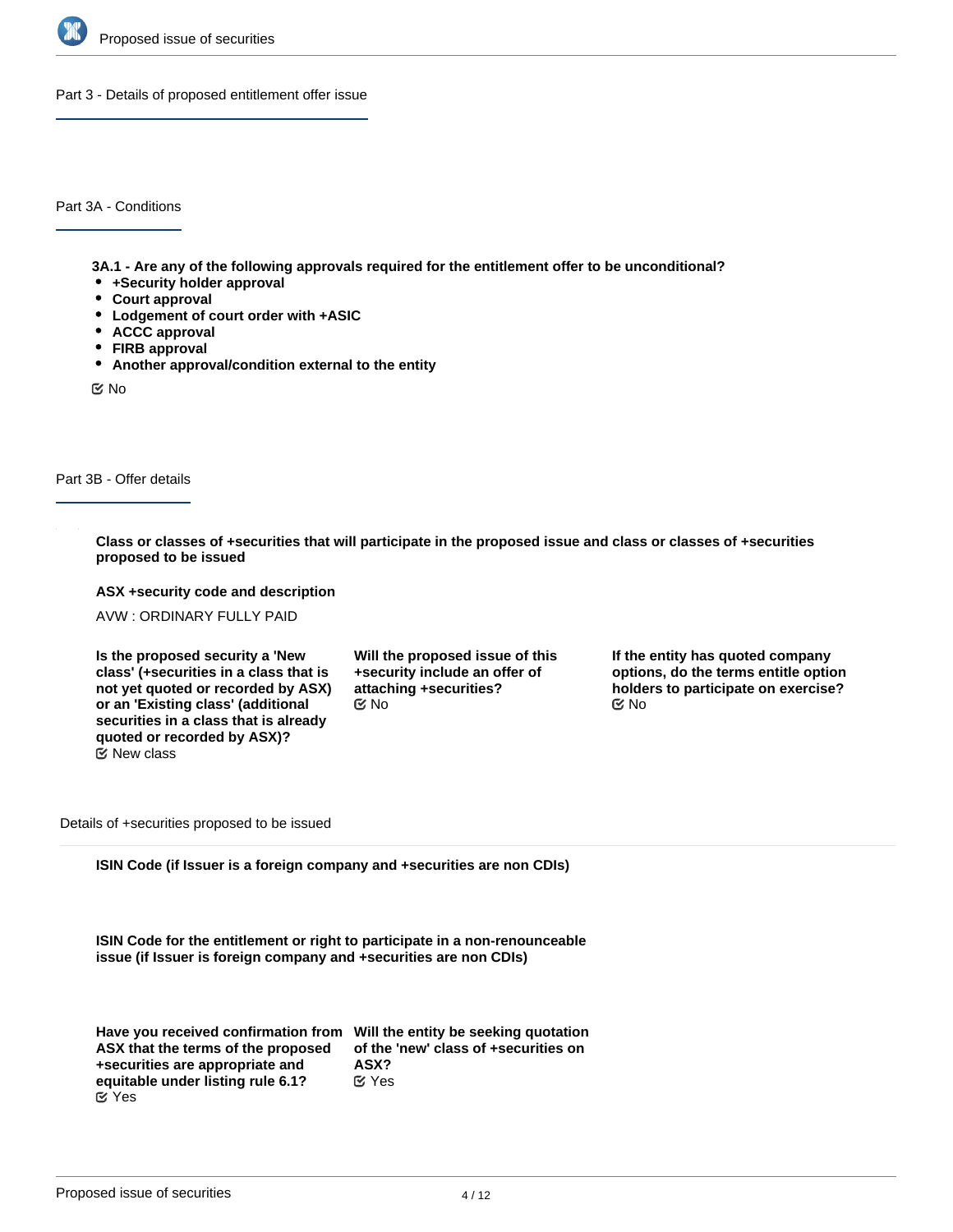

| ASX +security code             | +Security description                                          |  |
|--------------------------------|----------------------------------------------------------------|--|
| New class-code to be confirmed | Quoted options exercisable at \$0.01 on or before 10 July 2022 |  |

#### **+Security type**

**Options** 

**Offer ratio (ratio to existing holdings at which the proposed +securities will be issued)**

| The quantity of additional +securities For a given quantity of +securities<br>to be issued | held                                                                            |
|--------------------------------------------------------------------------------------------|---------------------------------------------------------------------------------|
| 1                                                                                          | 5                                                                               |
|                                                                                            |                                                                                 |
| What will be done with fractional<br>entitlements?                                         | Maximum number of +securities<br>proposed to be issued (subject to<br>rounding) |
| Fractions rounded up to the next<br>whole number                                           | 275,000,000                                                                     |

**Offer price details for retail security holders**

| In what currency will the offer be | What is the offer price per +security |
|------------------------------------|---------------------------------------|
| made?                              | for the retail offer?                 |
| AUD - Australian Dollar            | AUD 0.00100                           |

## **Oversubscription & Scale back details**

**Will individual +security holders be permitted to apply for more than their entitlement (i.e. to over-subscribe)?** No

**Will a scale back be applied if the offer is over-subscribed?** No

**Will all the +securities issued in this class rank equally in all respects from their issue date?** Yes

Options details

**+Security currency** AUD - Australian Dollar **Exercise price** AUD 0.0100

**Expiry date** Sunday July 10, 2022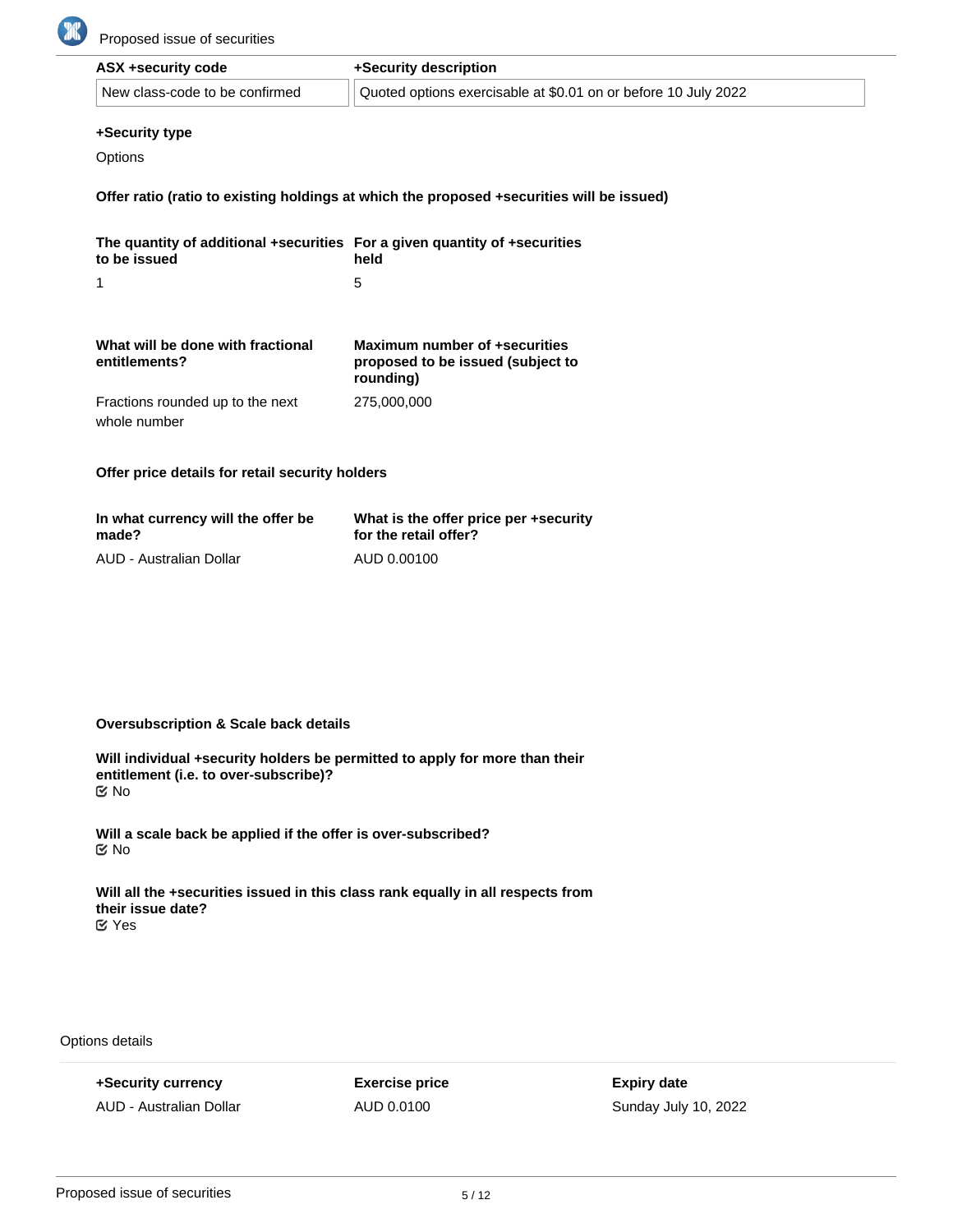

### **Details of the type of +security that will be issued if the option is exercised**

AVW : ORDINARY FULLY PAID

#### **Number of securities that will be issued if the option is exercised**

275,000,000 FPO Shares (ASX: AVW)

**Please provide a URL link for a document lodged with ASX setting out the material terms of the +securities proposed to be issued or provide the information by separate announcement.**

<https://www.asx.com.au/asx/share-price-research/company/AVW>

Part 3C - Timetable

**3C.1 +Record date** Monday August 10, 2020

**3C.2 Ex date** Friday August 7, 2020

**3C.4 Record date** Monday August 10, 2020

## **3C.5 Date on which offer documents will be sent to +security holders entitled to participate in the +pro rata issue**

Wednesday August 12, 2020

#### **3C.6 Offer closing date**

Thursday August 27, 2020

#### **3C.7 Last day to extend the offer closing date**

Monday August 24, 2020

#### **3C.9 Trading in new +securities commences on a deferred settlement basis**

Friday August 28, 2020

**3C.10 Last day for entity to announce the results of the offer to ASX, including the number and percentage of +securities taken up by existing +security holders and any shortfall taken up by underwriters or other investors**

Monday August 31, 2020

**3C.11 +Issue date** Wednesday September 2, 2020

#### **3C.12 Date trading starts on a normal T+2 basis**

Thursday September 3, 2020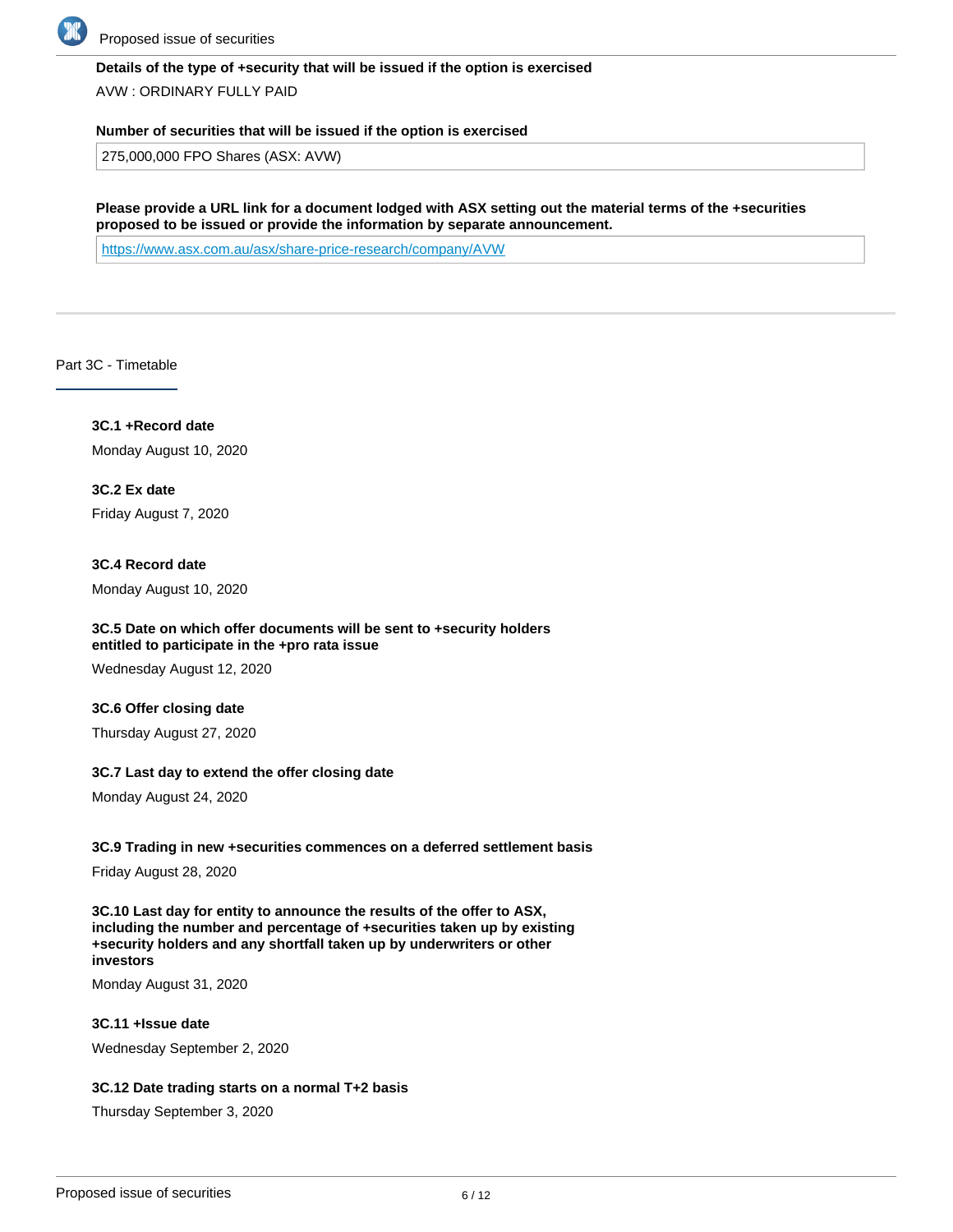

## **3C.13 First settlement date of trades conducted on a +deferred settlement basis and on a normal T+2 basis**

Monday September 7, 2020

Part 3E - Fees and expenses

# **3E.1 Will there be a lead manager or broker to the proposed offer?**

Yes

## **3E.1a Who is the lead manager/broker?**

CPS Capital Group Pty Ltd (ABN 73 088 055 636)

#### **3E.1b What fee, commission or other consideration is payable to them for acting as lead manager/broker?**

CPS and or its Nominee will receive a Management fee of 1%, plus GST, for Managing the Shareholder placement and the Options placement (Management Fee). CPS and or its nominee will receive an Underwriting fee of 5%, plus GST, for underwriting the Shareholder placement (Underwriting Fee). CPS and or its nominee will receive a Placement fee of 5%, plus GST, for funds raised via the Options placement (Placing Fee). CPSs existing Corporate Advisory Mandate ,will be extended to be valid for a minimum term of twelve (12) months from execution of this appointment.

# **3E.2 Is the proposed offer to be underwritten?**

Yes

## **3E.2a Who are the underwriter(s)?**

CPS Capital Group Pty Ltd (ABN 73 088 055 636)

## **3E.2b What is the extent of the underwriting (ie the amount or proportion of the offer that is underwritten)?**

275,000,000 Options

#### **3E.2c What fees, commissions or other consideration are payable to them for acting as underwriter(s)?**

As per 3E.2b

#### **3E.2d Please provide a summary of the significant events that could lead to the underwriting being terminated**

By 14 day written notice, if AVW if AVW commits or allows to be committed a material breach of any of the terms or conditions of this Agreement and if any warranty or representation given or made by AVW is not complied with or proves to be untrue in any respect.

## **3E.2e Is a party referred to in listing rule 10.11 underwriting or sub-underwriting the proposed offer?** No

**3E.3 Will brokers who lodge acceptances or renunciations on behalf of eligible +security holders be paid a handling fee or commission?** No

#### **3E.4 Details of any other material fees or costs to be incurred by the entity in connection with the proposed offer**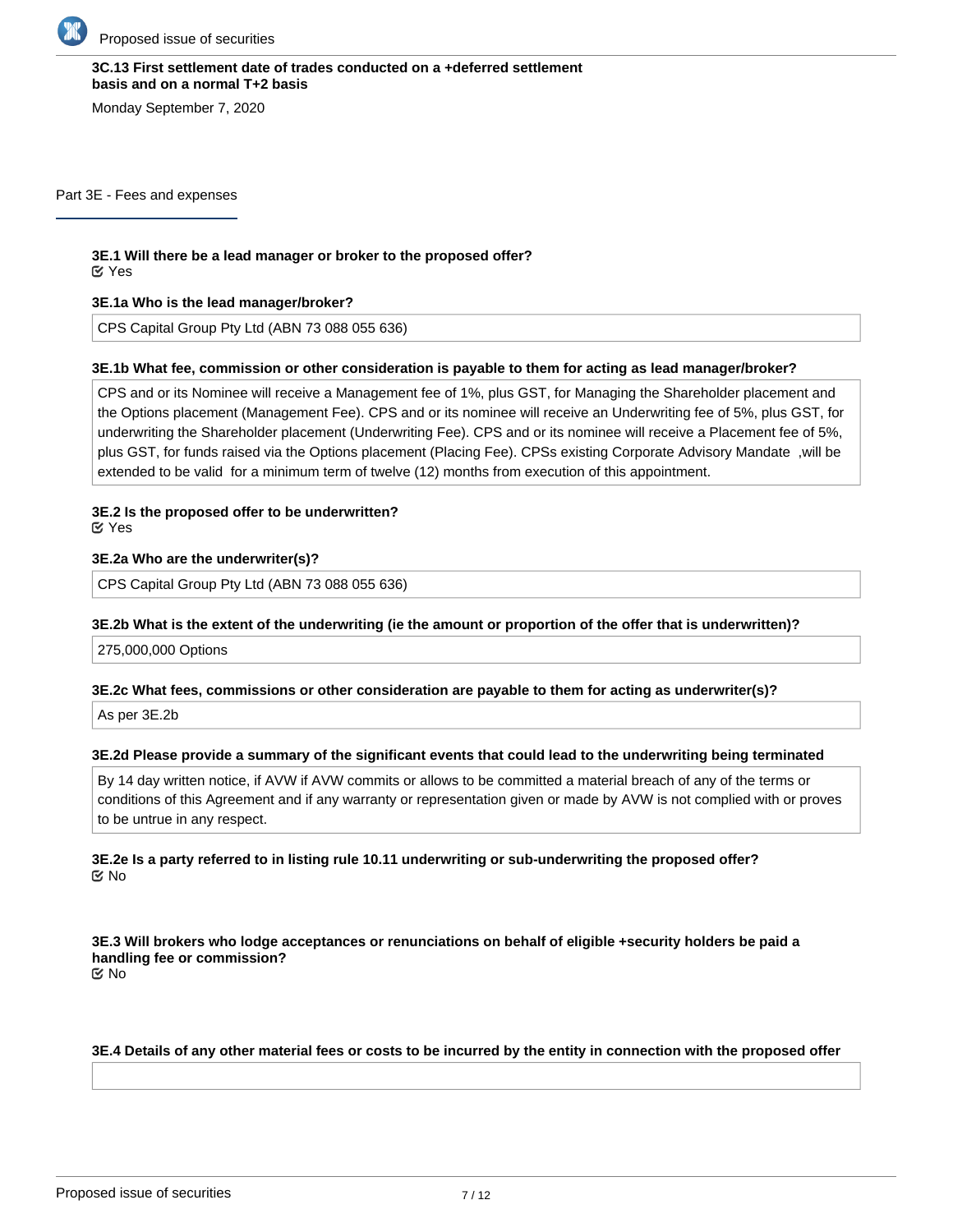

#### Part 3F - Further Information

#### **3F.1 The purpose(s) for which the entity intends to use the cash raised by the proposed issue**

The purpose of the offer is to progress the Company's exploration work programs and for general working capital.

## **3F.2 Will holdings on different registers or subregisters be aggregated for the purposes of determining entitlements to the issue?**

No

**3F.3 Will the entity be changing its dividend/distribution policy if the proposed issue is successful?** No

#### **3F.4 Countries in which the entity has +security holders who will not be eligible to participate in the proposed issue**

Any other countries except Australia and New Zealand.

## **3F.5 Will the offer be made to eligible beneficiaries on whose behalf eligible nominees or custodians hold existing +securities**

**⊘** Yes

#### **3F.5a Please provide further details of the offer to eligible beneficiaries**

Nominees, trusts and custodians must not distribute any part of this Prospectus or any Entitlement and Acceptance Form in any country outside Australia, except to beneficial Shareholders in New Zealand

#### **3F.6 URL on the entity's website where investors can download information about the proposed issue**

<https://www.aviraresourcesltd.com.au/>

#### **3F.7 Any other information the entity wishes to provide about the proposed issue**

No

**3F.8 Will the offer of rights under the rights issue be made under a disclosure document or product disclosure statement under Chapter 6D or Part 7.9 of the Corporations Act (as applicable)?** Yes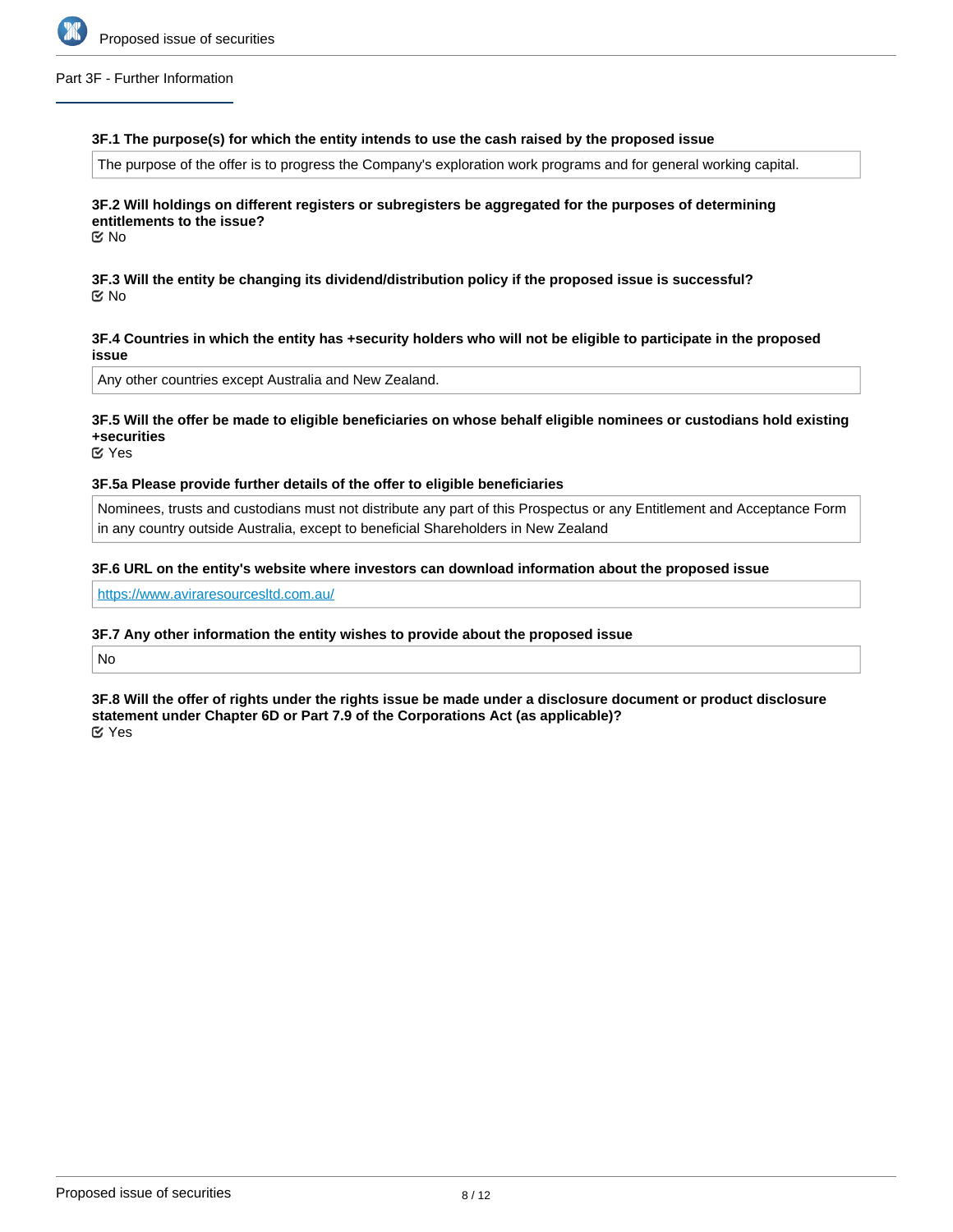

Part 7 - Details of proposed placement or other issue

Part 7A - Conditions

**7A.1 - Are any of the following approvals required for the placement or other type of issue?**

- **+Security holder approval**
- **Court approval**
- **Lodgement of court order with +ASIC**
- **ACCC approval**
- **FIRB approval**
- **Another approval/condition external to the entity**

No

Part 7B - Issue details

**Is the proposed security a 'New class' (+securities in a class that is not yet quoted or recorded by ASX) or an 'Existing class' (additional securities in a class that is already quoted or recorded by ASX)?**  $E$  New class

**Will the proposed issue of this +security include an offer of attaching +securities?** No

Details of +securities proposed to be issued

**ISIN Code (if Issuer is a foreign company and +securities are non CDIs)**

| Have you received confirmation from Will the entity be seeking quotation<br>ASX that the terms of the proposed<br>+securities are appropriate and<br>equitable under listing rule 6.1?<br>ビ Yes | of the 'new' class of +securities on<br>ASX?<br>$\alpha$ Yes |
|-------------------------------------------------------------------------------------------------------------------------------------------------------------------------------------------------|--------------------------------------------------------------|
| ASX +security code                                                                                                                                                                              | +Security description                                        |

| 1.911.199991117.999997         |                                                                |
|--------------------------------|----------------------------------------------------------------|
| New class-code to be confirmed | Quoted options exercisable at \$0.01 on or before 10 July 2022 |

#### **+Security type**

**Options** 

#### **Number of +securities proposed to be issued**

200,000,000

# **Offer price details**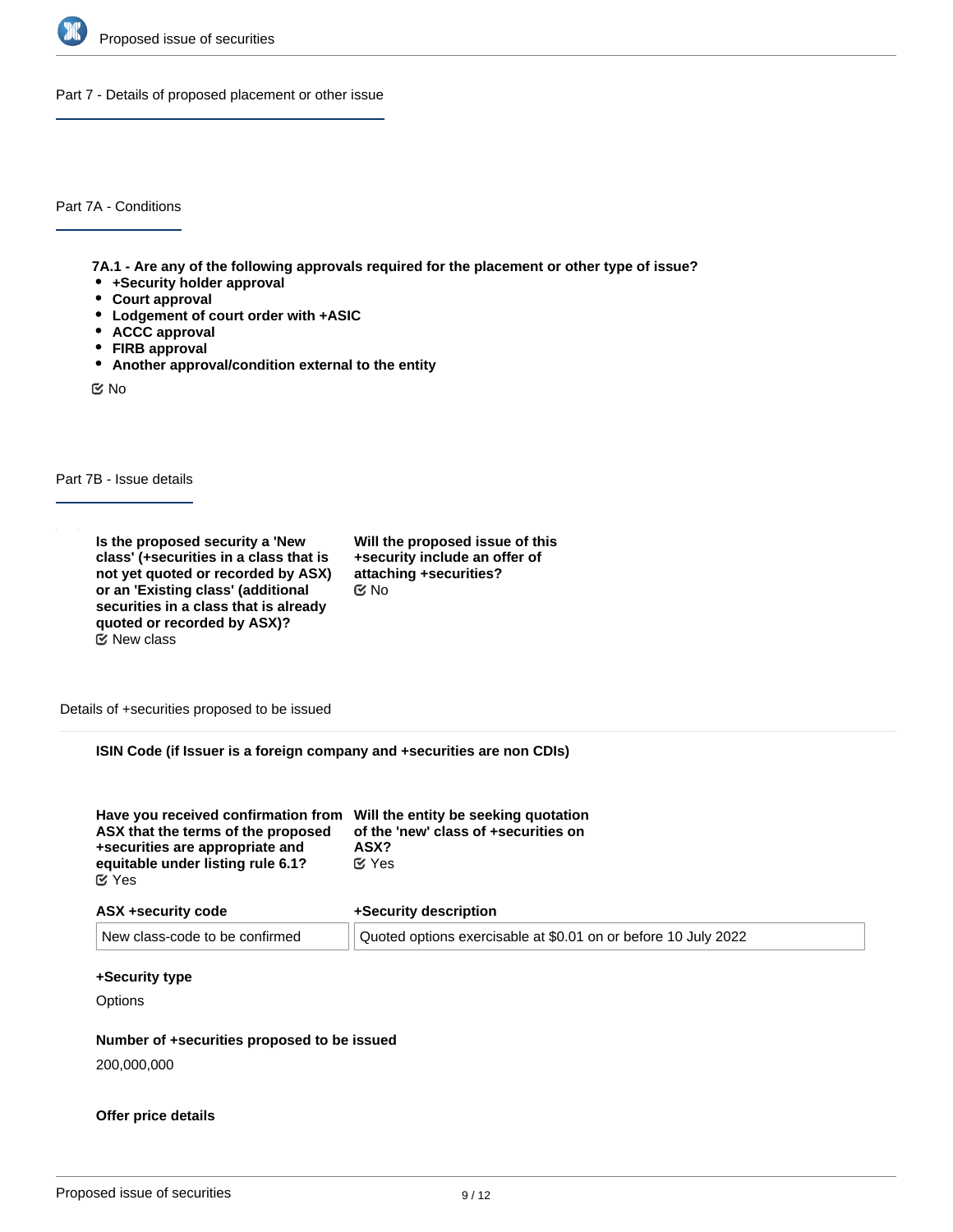

**Are the +securities proposed to be issued being issued for a cash consideration?** Yes

**In what currency is the cash consideration being paid?**

**What is the issue price per +security?** AUD 0.00100

AUD - Australian Dollar

**Will all the +securities issued in this class rank equally in all respects from their issue date?** Yes

Options details

**+Security currency** AUD - Australian Dollar **Exercise price** AUD 0.0100

**Expiry date** Sunday July 10, 2022

**Details of the type of +security that will be issued if the option is exercised**

AVW : ORDINARY FULLY PAID

**Number of securities that will be issued if the option is exercised**

200,000,000

**Please provide a URL link for a document lodged with ASX setting out the material terms of the +securities proposed to be issued or provide the information by separate announcement.**

<https://www.asx.com.au/asx/share-price-research/company/AVW>

Part 7C - Timetable

**7C.1 Proposed +issue date**

Thursday September 3, 2020

Part 7D - Listing Rule requirements

**7D.1 Has the entity obtained, or is it obtaining, +security holder approval for the entire issue under listing rule 7.1?** No

**7D.1b Are any of the +securities proposed to be issued without +security holder approval using the entity's 15% placement capacity under listing rule 7.1?** Yes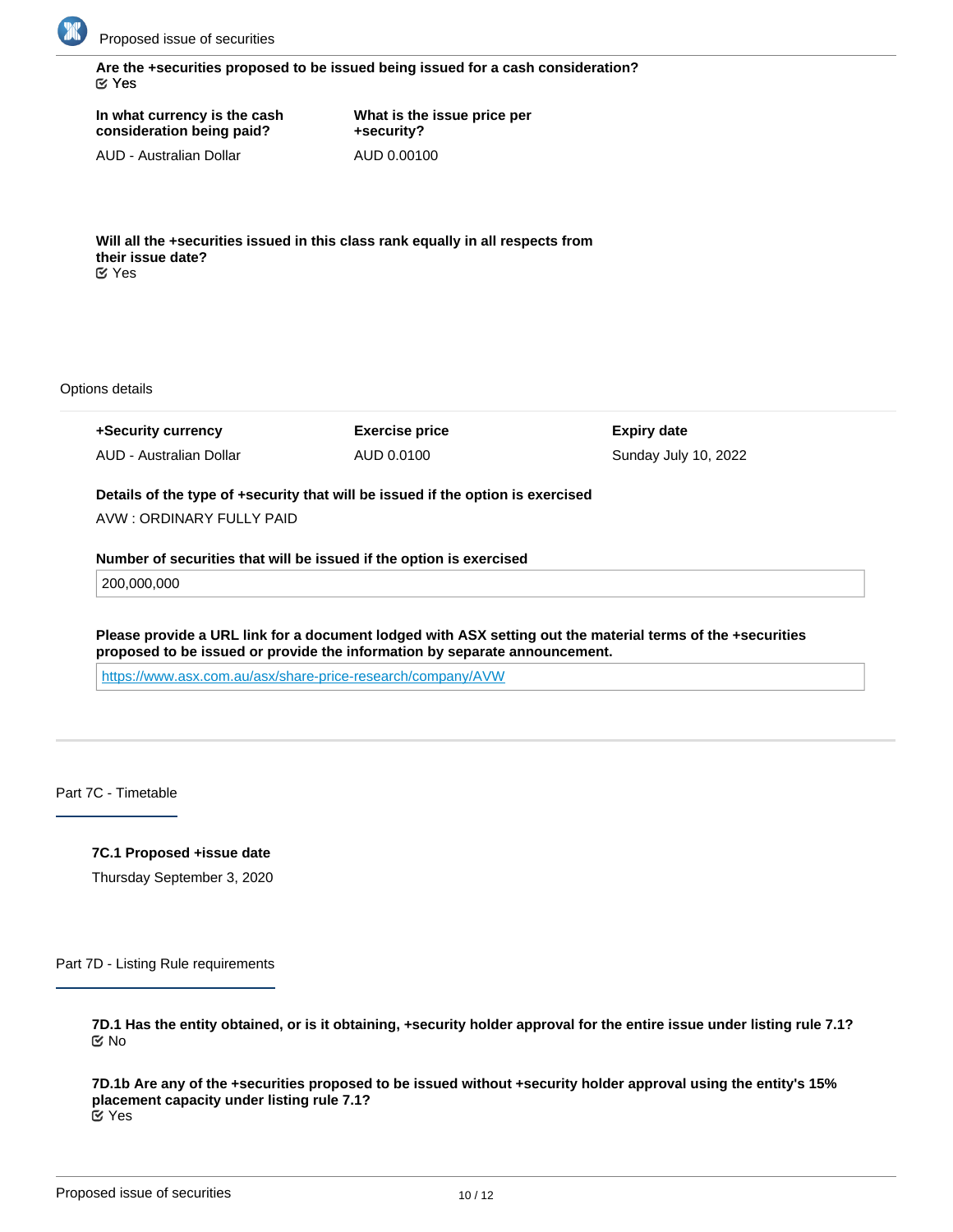

**7D.1b ( i ) How many +securities are proposed to be issued without security holder approval using the entity's 15% placement capacity under listing rule 7.1?**

200,000,000 Quoted Options exercisable at \$0.01 on or before 10 July 2022

**7D.1c Are any of the +securities proposed to be issued without +security holder approval using the entity's additional 10% placement capacity under listing rule 7.1A (if applicable)?** No

**7D.2 Is a party referred to in listing rule 10.11 participating in the proposed issue?** No

**7D.3 Will any of the +securities to be issued be +restricted securities for the purposes of the listing rules?** No

**7D.4 Will any of the +securities to be issued be subject to +voluntary escrow?** No

Part 7E - Fees and expenses

**7E.1 Will there be a lead manager or broker to the proposed issue?** Yes

#### **7E.1a Who is the lead manager/broker?**

CPS Capital Group Pty Ltd (ABN 73 088 055 636)

#### **7E.1b What fee, commission or other consideration is payable to them for acting as lead manager/broker?**

CPS and or its Nominee will receive a Management fee of 1%, plus GST, for Managing the Shareholder placement and the Options placement (Management Fee); CPS and or its nominee will receive an Underwriting fee of 5%, plus GST, for underwriting the Shareholder placement (Underwriting Fee);

CPS and or its nominee will receive a Placement fee of 5%, plus GST, for funds raised via the Options placement (Placing Fee); CPSs existing Corporate Advisory Mandate ,will be extended to be valid for a minimum term of twelve (12) months from execution of this appointment.

**7E.2 Is the proposed issue to be underwritten?** No

**7E.4 Details of any other material fees or costs to be incurred by the entity in connection with the proposed issue**

Part 7F - Further Information

#### **7F.01 The purpose(s) for which the entity is issuing the securities**

Progress the Company's exploration work programs and for general working capital purposes.